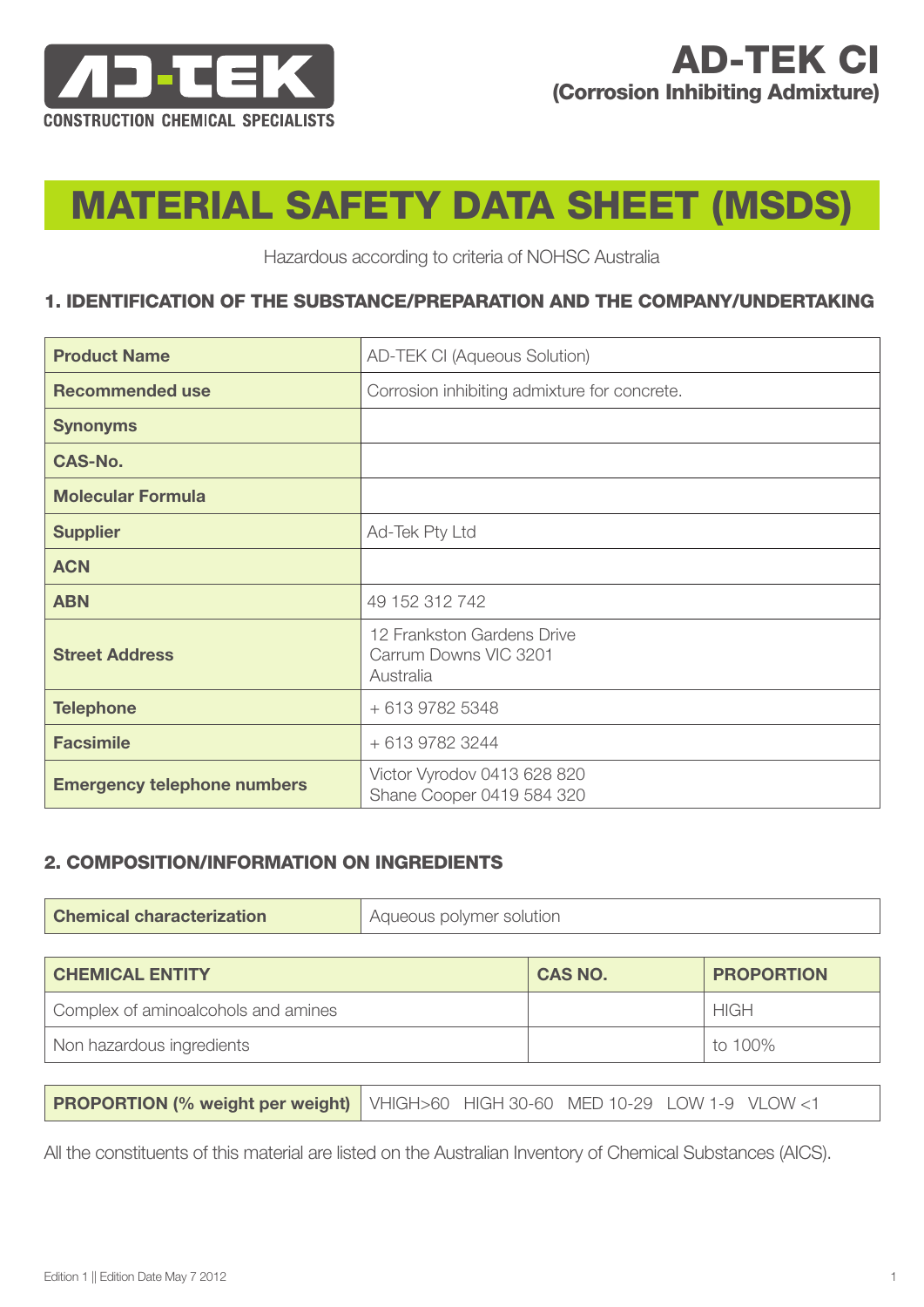# 3. HAZARDS IDENTIFICATION

This material is hazardous according to health criteria of NOHSC Australia.

| <b>Hazard Category</b> | Xi<br>Irritant |
|------------------------|----------------|
|------------------------|----------------|

| <b>Risk Phrase(s)</b> |                             |
|-----------------------|-----------------------------|
| <b>R36</b>            | Irritating to eyes          |
| $BA^{\circ}$          | Serious risk damage to eyes |

| <b>Safety Phase(s)</b> |                                                                  |
|------------------------|------------------------------------------------------------------|
| S24/25                 | Avoid contact with skin and eyes                                 |
| S36/37/39              | Wear protective clothing, gloves and eye and eye/face protection |

## 4. FIRST AID MEASURES

If poisoning occurs, contact a doctor or Poisons Information Centre (Phone Australia 131 126; New Zealand 03 474 7000).

| <b>Inhalation</b>           | Remove to fresh air. Lay patient down. Keep warm and rested.<br>Seek medical assistance.                                                                                      |
|-----------------------------|-------------------------------------------------------------------------------------------------------------------------------------------------------------------------------|
| <b>Skin contact</b>         | Remove contaminated clothes, wash before reuse. Wash skin with<br>plenty of soap and water. If swelling, redness, blistering or irritation<br>occurs seek medical assistance. |
| Eye contact                 | Immediately irrigate with copious quantities of water for 15 minutes.<br>Eyelids to be held open. Remove contact lenses. Urgently seek<br>medical assistance.                 |
| <b>Ingestion</b>            | Immediately rinse mouth with water. Give water to drink.<br>DO NOT INDUCE VOMITING. Seek immediate medical assistance.                                                        |
| <b>First aid facilities</b> | Ensure availability of clean water for eye/skin wash.                                                                                                                         |
| <b>Notes to physician</b>   | Treat symptomatically.                                                                                                                                                        |

# 5. FIRE-FIGHTING MEASURES

| <b>Fire hazards</b>                                   | Non-combustible material                       |
|-------------------------------------------------------|------------------------------------------------|
| Suitable extinguishing media                          | Foam, CO <sub>2</sub> and Dry Chemicals        |
| <b>Hazards from thermal decomposition</b>             | Oxides of carbon, smoke and other toxic fumes. |
| <b>Precautions and equipment</b><br>for fire fighters | <b>None</b>                                    |
| <b>Hazchem code</b>                                   | None                                           |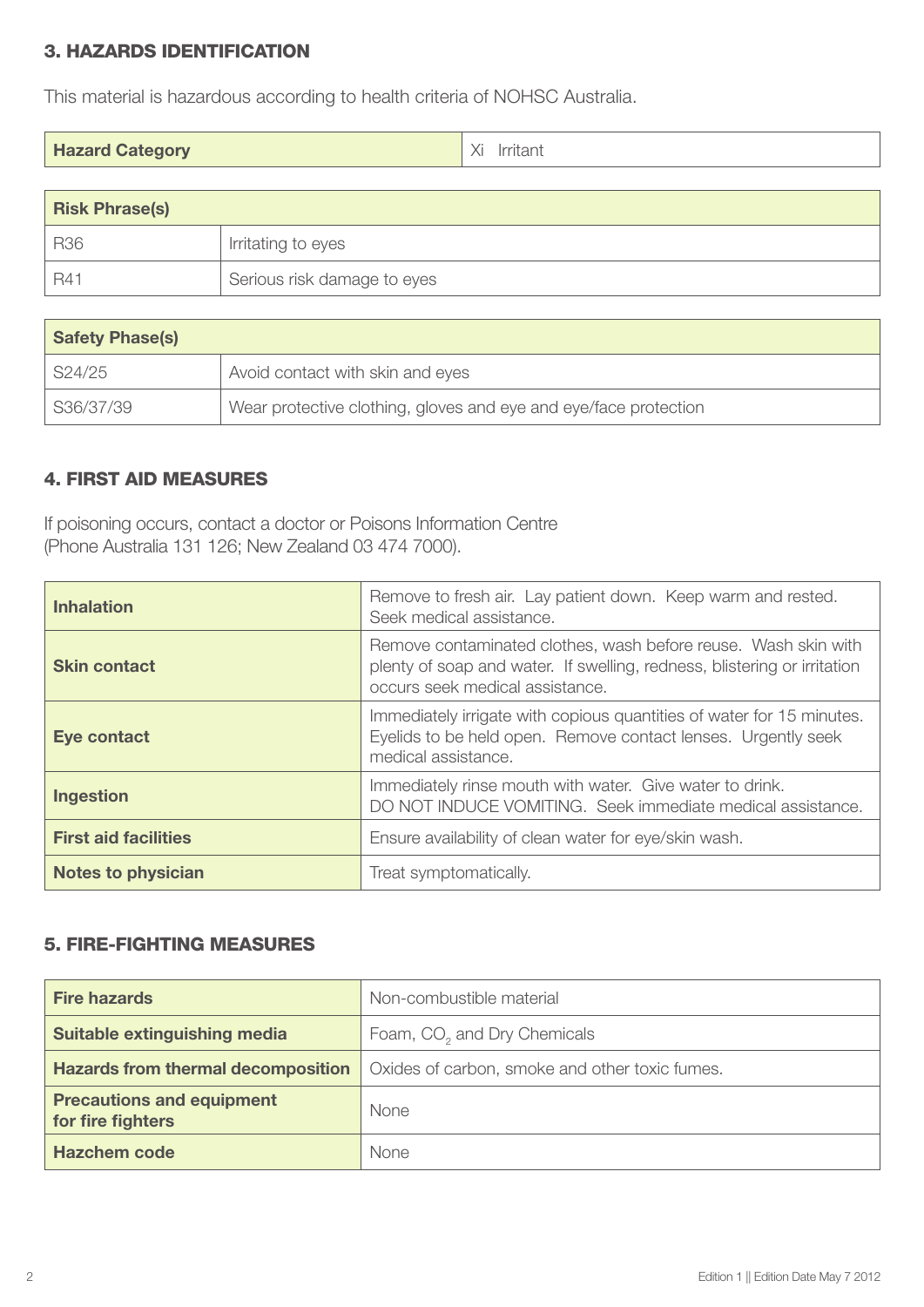### 6. ACCIDENTAL RELEASE MEASURES

| Methods for clean up / collecting | Wear protective equipment to prevent skin and eye contamination.<br>Avoid inhalation of vapours. Caution slippery when spilt. Stop leak if<br>possible without risk. Spills should be contained by absorbing with<br>dry inert filler (soil, sand or vermiculite). Collect and seal in properly<br>labelled containers for disposal. Carefully dilute with water. Wash<br>down area with excess water into a containment area or contain<br>with inert filler for disposal. |
|-----------------------------------|-----------------------------------------------------------------------------------------------------------------------------------------------------------------------------------------------------------------------------------------------------------------------------------------------------------------------------------------------------------------------------------------------------------------------------------------------------------------------------|
| <b>Environmental precautions</b>  | Do not discharge into sewers or waterways.                                                                                                                                                                                                                                                                                                                                                                                                                                  |

## 7. HANDLING AND STORAGE

| <b>Handling</b> | Avoid skin and eye contact.                                                                                                                                                                     |
|-----------------|-------------------------------------------------------------------------------------------------------------------------------------------------------------------------------------------------|
| <b>Storage</b>  | Store in a covered, cool and dry, well ventilated area. Keep<br>containers closed when not in use - check regular for leaks. Store<br>away from incompatible materials described in Section 10. |

# 8. EXPOSURE CONTROLS/PERSONAL PROTECTION

| <b>Personal protection</b>                      | The following personal protective equipment should be worn.<br>Safety glasses, goggles or face shield as appropriate. Rubber<br>gloves. Appropriate protective clothing. Suitable respirator. Avoid<br>all contact. Wash contaminated clothing and protective equipment<br>before storing/re-using. Always wash hands before smoking,<br>eating, drinking or using the toilet. Ensure an eye bath and water for<br>washing of skin and rinsing of mouth is available. |
|-------------------------------------------------|-----------------------------------------------------------------------------------------------------------------------------------------------------------------------------------------------------------------------------------------------------------------------------------------------------------------------------------------------------------------------------------------------------------------------------------------------------------------------|
| <b>Engineering controls</b>                     | No specific engineering controls required. Use in a well ventilated area.                                                                                                                                                                                                                                                                                                                                                                                             |
| <b>National occupational</b><br>exposure limits | No value assigned for this specific material by the NOHSC Australia.                                                                                                                                                                                                                                                                                                                                                                                                  |
| <b>Other</b>                                    | Use barrier creams to protect skin from contact with the material.<br>Observe the usual precautions when handling chemicals.                                                                                                                                                                                                                                                                                                                                          |

# 9. PHYSICAL AND CHEMICAL PROPERTIES

| Form / Colour / Odour        | Moderate viscose transparent pale blue liquid with amine odour |
|------------------------------|----------------------------------------------------------------|
| Specific gravity @ 20°C      | Approx 1.07 kg/litre                                           |
| <b>Solubility</b>            | Miscible in water                                              |
| pH                           | Approx 9-10                                                    |
| <b>Boiling point (°C)</b>    | >101                                                           |
| Vapour pressure @ 25°C (kPa) | Not available                                                  |
| Melting point (°C)           | Not applicable                                                 |
| <b>Flammability limits</b>   | Not applicable                                                 |
| Flash point (°C)             | Not applicable                                                 |
| <b>Ignition temperature</b>  | Not applicable                                                 |
| <b>Viscosity</b>             | Approx 20 mPa/s                                                |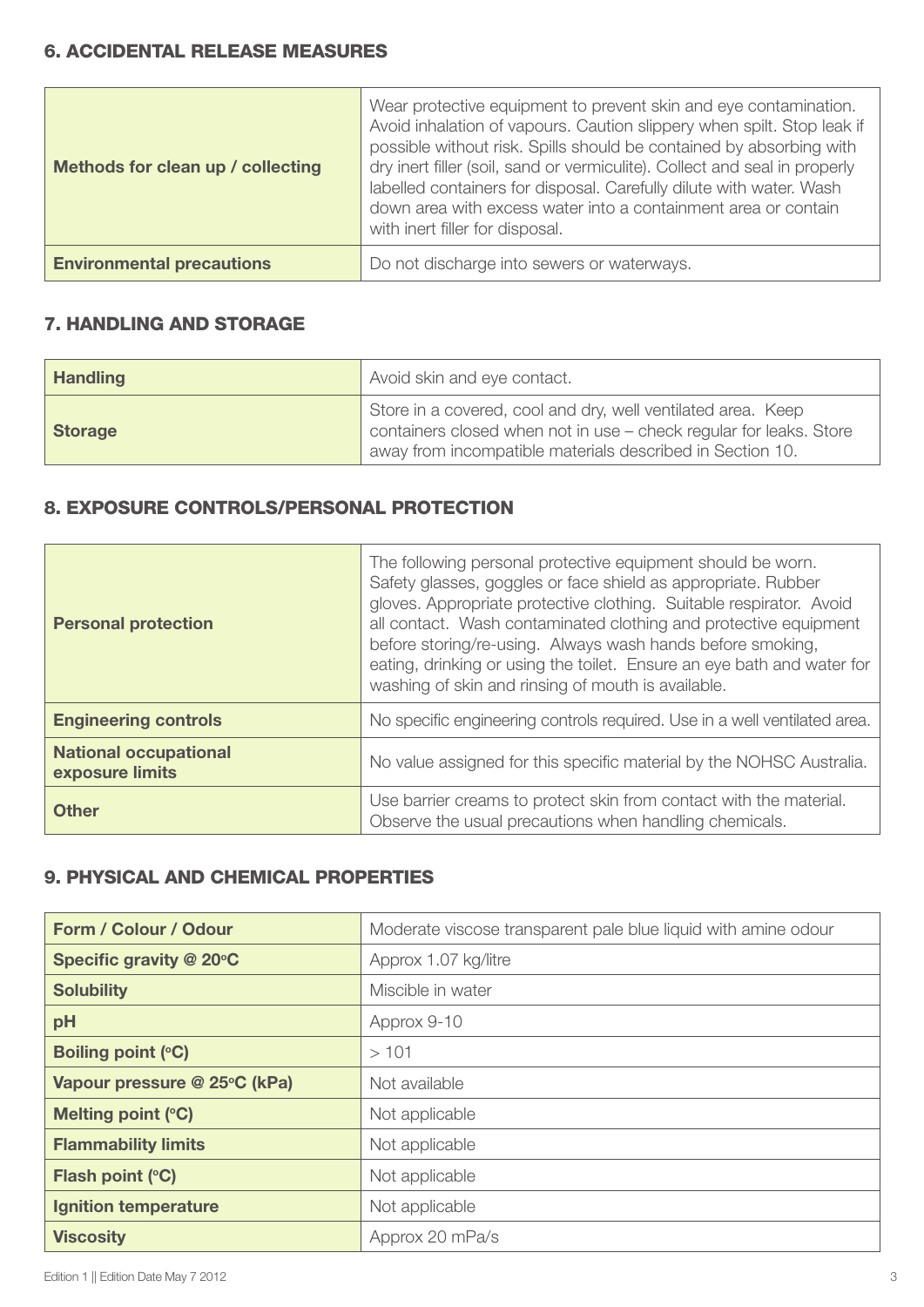## 10. STABILITY AND REACTIVITY

| <b>Chemical stability</b>               | The product is stable.                                                                                  |
|-----------------------------------------|---------------------------------------------------------------------------------------------------------|
| <b>Conditions to avoid</b>              | No specific Data.                                                                                       |
| <b>Incompatible materials</b>           | Strong acids and Oxidising agents.                                                                      |
| <b>Hazardous decomposition products</b> | Under normal conditions of storage and use, hazardous<br>decomposition products should not be produced. |

# 11. TOXICOLOGICAL INFORMATION

| <b>Acute effects Inhalation</b> | May be irritant to mucous membranes and respiratory tract.                                                                                |
|---------------------------------|-------------------------------------------------------------------------------------------------------------------------------------------|
| <b>Skin contact</b>             | Skin contact may lead to irritation.                                                                                                      |
| <b>Eye contact</b>              | A severe eye irritant. Corrosive to eyes: contact can be cause<br>corneal burns. Contamination of eyes can be result in permanent injury. |
| <b>Ingestion</b>                | Swallowing can result in nausea, diarrhoea and vomiting.                                                                                  |
| <b>Chronic effect</b>           | No reports in the litreature of health effects in workers to this material.                                                               |

# 12. ECOLOGICAL INFORMATION

Avoid contaminating soil and waterways.

# 13. DISPOSAL CONSIDERATIONS

Refer to State/Territory Land Waste Management Authority. Precautions for clean up crew are described as the personal protection in section 8

# 14. TRANSPORT INFORMATION

#### Road and Rail Transport

Not classified as Dangerous Goods by the criteria of the Australian Dangerous Goods Code (ADG Code) for Transport by Road and Rail.

| UN No.                             | None allocated                         |
|------------------------------------|----------------------------------------|
| <b>Class-primary</b>               | Liquid                                 |
| <b>Packing group</b>               | None allocated                         |
| <b>Dangerous Goods Class</b>       | None allocated                         |
| <b>Hazchem code</b>                | None allocated                         |
| <b>Proper Shipping Name</b>        | <b>AD-TEK CI</b>                       |
| <b>Segregation Dangerous Goods</b> | Not to be loaded with acid containers. |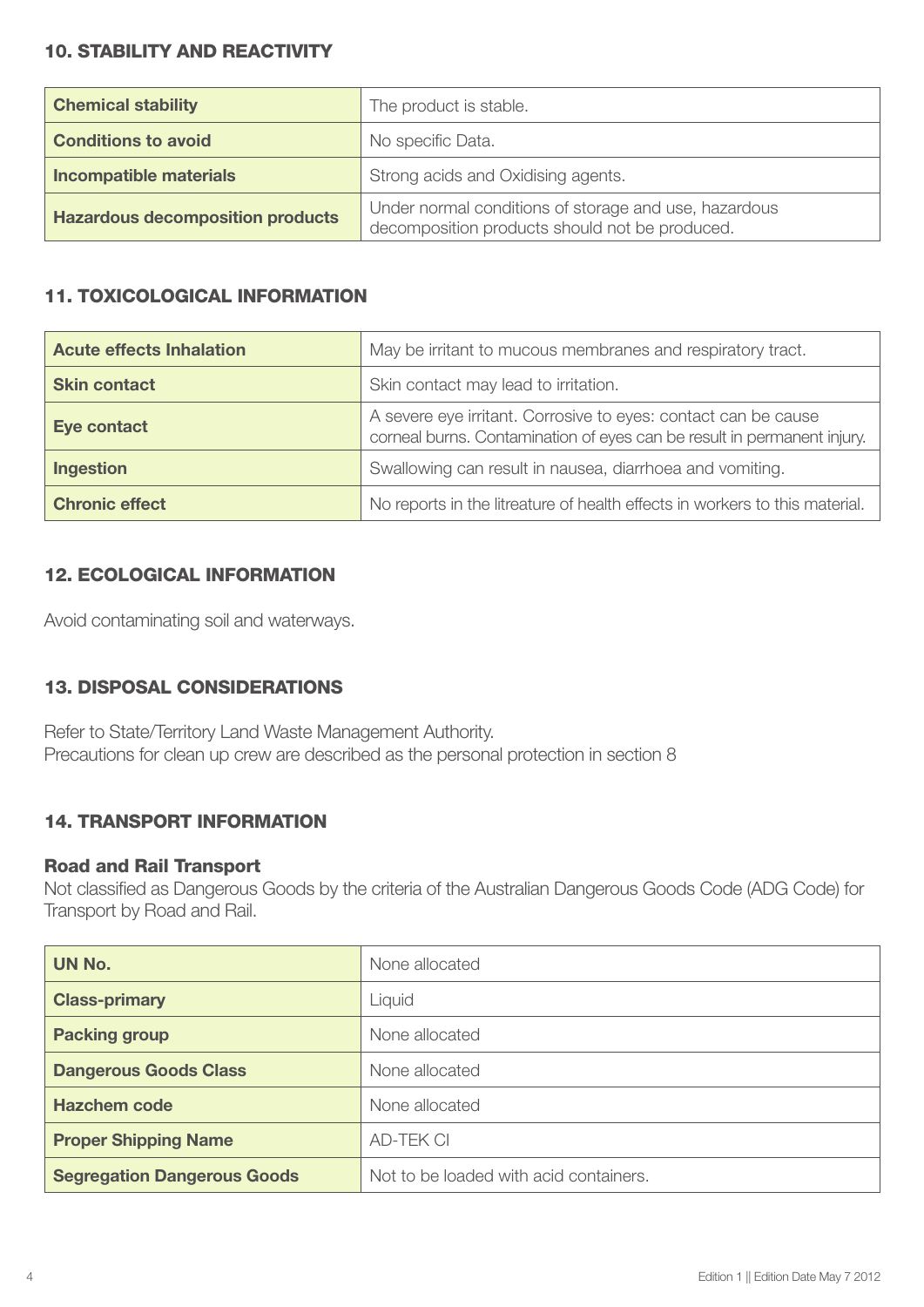### Marine Transport

Not classified as Dangerous Goods by the criteria of the International Maritime Dangerous Goods Code (IMDG Code) for transport by sea.

| UN No.                             | None allocated                         |
|------------------------------------|----------------------------------------|
| <b>Class-primary</b>               | Liquid                                 |
| <b>Packing group</b>               | None allocated                         |
| <b>Dangerous Goods Class</b>       | None allocated                         |
| <b>Hazchem code</b>                | None allocated                         |
| <b>Proper Shipping Name</b>        | <b>AD-TEK CI</b>                       |
| <b>Segregation Dangerous Goods</b> | Not to be loaded with acid containers. |

#### Air Transport

Not classified as Dangerous Goods by the criteria of the International Air Transport Association (IATA) Dangerous Goods Regulations for transport by air.

| UN No.                             | None allocated                         |
|------------------------------------|----------------------------------------|
| <b>Class-primary</b>               | Liquid                                 |
| <b>Packing group</b>               | None allocated                         |
| <b>Dangerous Goods Class</b>       | None allocated                         |
| <b>Hazchem code</b>                | None allocated                         |
| <b>Proper Shipping Name</b>        | <b>AD-TEK CI</b>                       |
| <b>Segregation Dangerous Goods</b> | Not to be loaded with acid containers. |

#### 15. REGULATORY INFORMATION

Hazardous according to criteria of NOHSC Australia.

| <b>Hazard Category</b> | Irritant |
|------------------------|----------|
|------------------------|----------|

| <b>Risk Phrase(s)</b> |                             |
|-----------------------|-----------------------------|
| <b>R36</b>            | Irritating to eyes.         |
| R4 <sup>.</sup>       | Serious risk damage to eyes |

| <b>Safety Phrase(s)</b> |                                                                   |
|-------------------------|-------------------------------------------------------------------|
| S7/9                    | Keep container tightly closed in a well ventilated place.         |
| S24/25                  | Avoid contact with skin and eyes                                  |
| S36/37/39               | Wear protective clothing, gloves and eye and eye/face protection. |

This material is not listed on the Australian Inventory of Chemical Substances (AICS).